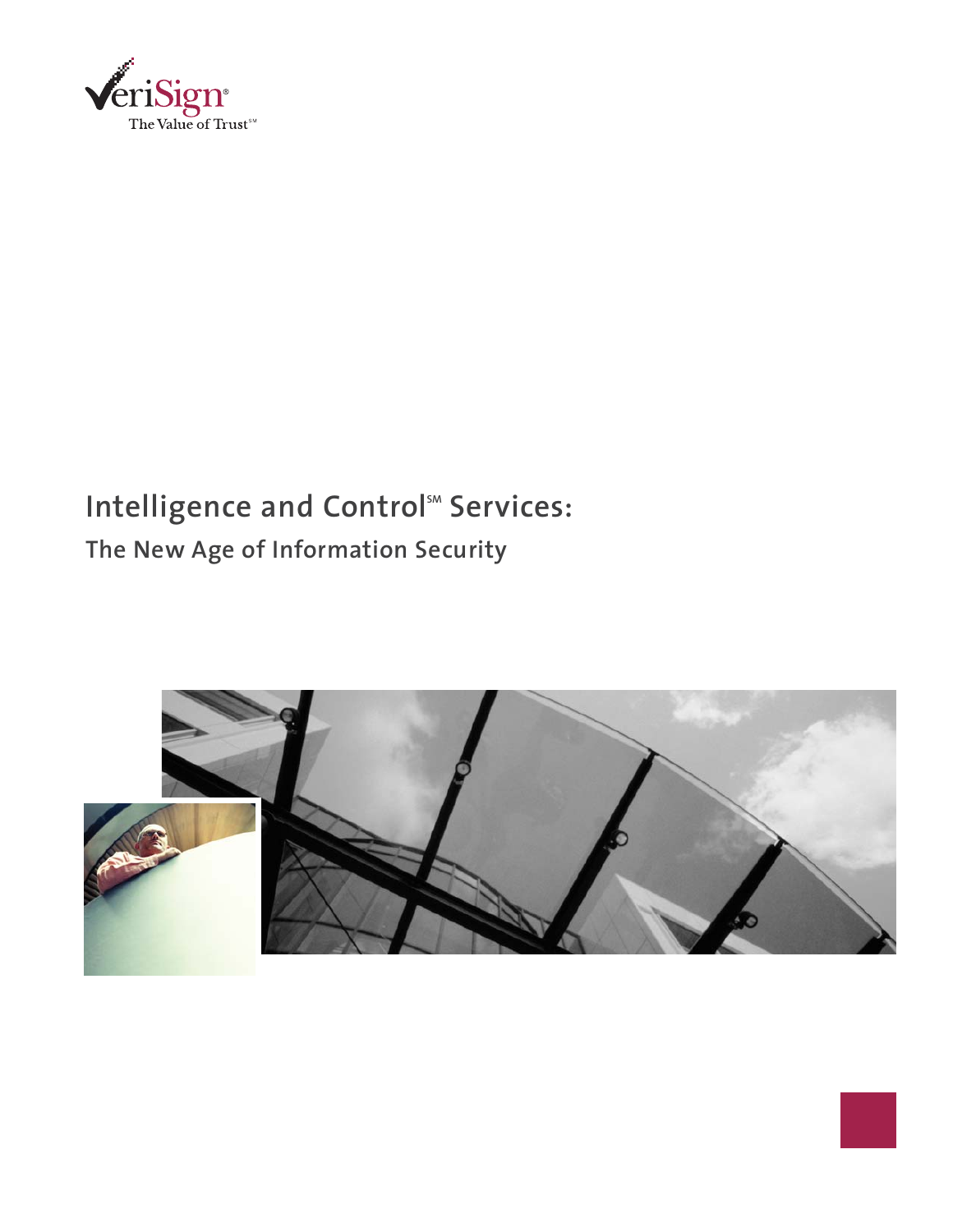# **CONTENTS**

| Introduction: The Maginot Line                   | 1              |
|--------------------------------------------------|----------------|
| <b>Today's Security Dilemma</b>                  | $\overline{2}$ |
| THE EVOLUTION OF INFORMATION SECURITY            | 4              |
| THE AGE OF THE BARRIER                           | 4              |
| THE AGE OF THE FOOT SOLDIER                      | 4              |
| THE AGE OF INTELLIGENCE AND CONTROL              | $\overline{7}$ |
| The New Model: Intelligence and Control Services | 8              |
| <b>FOUR KEY SECURITY PRINCIPLES</b>              |                |
| <b>DEVICE INDEPENDENT INTEGRATION</b>            | 8              |
| <b>PERVASIVE SECURITY</b>                        | 8              |
| <b>COLLECTIVE INTELLIGENCE</b>                   | 9              |
| <b>CONCLUSIVE ACTION</b>                         | 10             |
| <b>EVOLVING SECURITY NEEDS</b>                   | 11             |
| <b>SECURITY TODAY</b>                            | 12             |
| <b>FREEDOM TO COMMUNICATE</b>                    | 12             |
| <b>FREEDOM TO COLLABORATE</b>                    | 13             |
| <b>FREEDOM TO CONDUCT COMMERCE</b>               | 14             |
| <b>Security That Sets You Free</b>               | 15             |
| <b>Sidebars</b>                                  |                |
| <b>KEY BUSINESS CHALLENGES</b>                   |                |
| <b>COMPLEXITY</b>                                | 4              |
| <b>COMPLIANCE</b>                                | 6              |
| COST                                             | 12             |
| Appendix                                         |                |
| <b>SOURCES</b>                                   | 16             |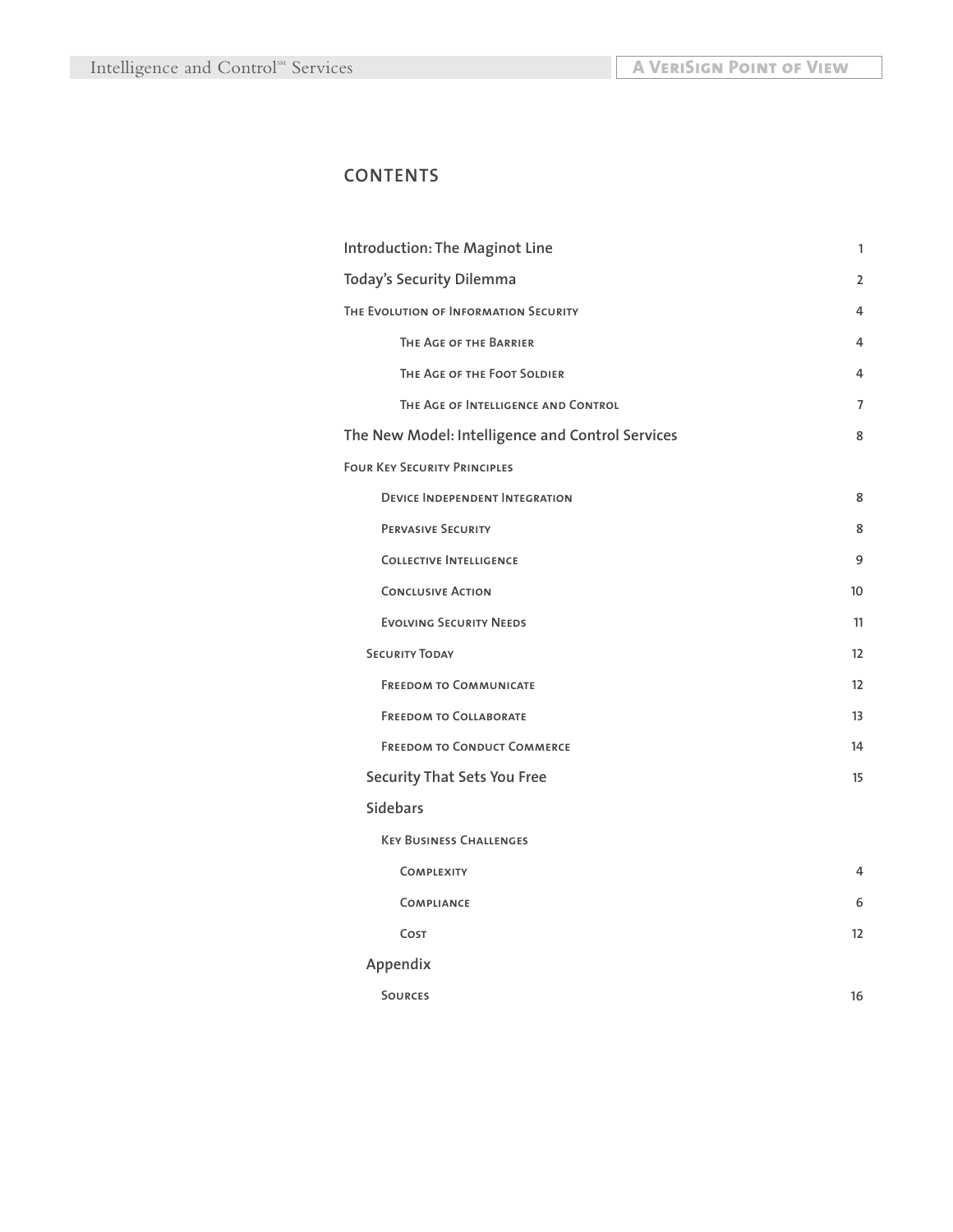# **Introduction: The Maginot Line**

They felt safe. The French army, devastated by World War I, based its national security on a system known as the Maginot Line. The system stretched along their northeast border from Belgium to Switzerland. It was made up of underground air-conditioned fortresses, artillery pillboxes, subterranean railroads and anti-aircraft guns—a defensive system so strong, the French considered it impenetrable.

After a history of war with the Germans, the French knew that they needed a new defense against their past enemy. This time, they planned to keep the attackers out using a fortified barrier. And the Germans did attack again in 1940. But this was not the last war. Instead of attacking full force at the barrier, the Germans invaded France through the Ardennes forest, a part of the border assumed to be impassable by Maginot and his colleagues in the French military establishment.

Historians believe that what actually doomed the French was not an insufficient defense, but a lack of intelligence beyond their own walls, and a basic inability to marshal strategic responses to a rapidly changing environment. Rather than controlling their own destiny, their mode of defense ultimately controlled them. In the past, entrenchment designed to outlast the opponent was the key to survival. But France's enemies had evolved, and the rules of warfare had changed. This stubborn "Maginot mentality," focusing on building massive defenses rather than a more agile approach that embraced real-time intelligence and control, had become obsolete in the new world.

Today, there are thousands of digital "Maginot Lines" that companies have invested in to protect their valuable online assets including sensitive customer, transaction, and employee records. These critical online assets sit behind seemingly impressive defensive infrastructures, but just as the French learned six decades ago, a defensive system alone is not enough. It must be coupled with an offensive system that provides real-time intelligence and control to ensure adaptability to an ever-evolving environment.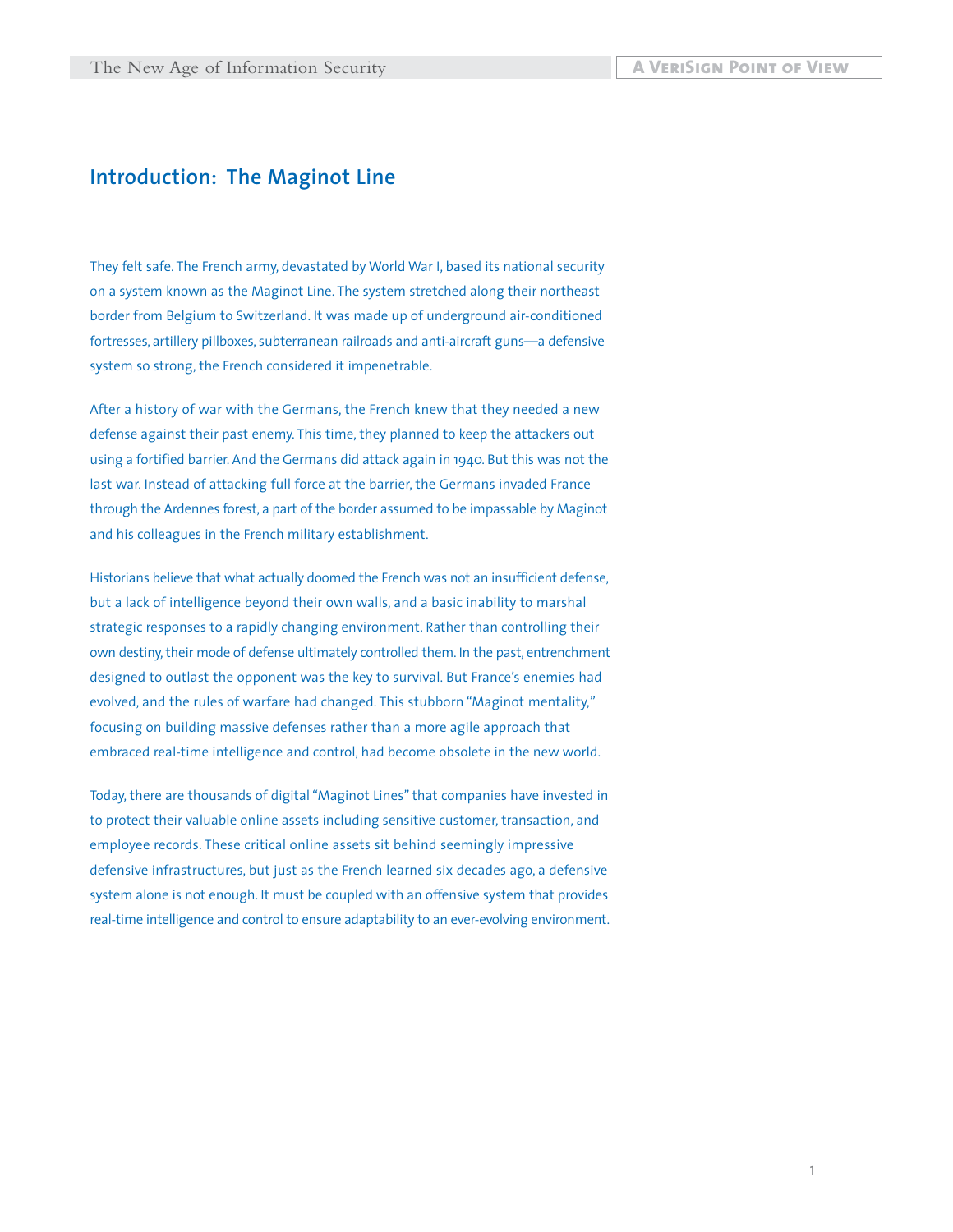### **Today's Security Dilemma**

We are living in a time of unprecedented promise and unprecedented uncertainty.The communications and technology sectors have been mired in a prolonged slump while Information Technology (IT) budgets have been drastically slashed. A recent *Harvard Business Review* article proclaimed that "IT Doesn't Matter," and that technology no longer provides a competitive advantage.1 Yet it is incontrovertible that the commercialization of the Internet has fundamentally transformed how businesses operate.This revolution has opened up tremendous revenue opportunities and productivity improvements. Indeed, the Congressional Budget Office estimates that over 48 percent of the productivity gains over the next ten years will come through the applications of Internet technology.<sup>2</sup> Despite widespread perceptions that Internet-related activity has slowed down since the "bubble" burst, the Internet has, in fact, continued to grow at impressive rates. In just the last three years, daily Web interactions have shot up over 500 percent and e-commerce transactions have grown at an astounding rate of 74 percent annually.<sup>3</sup>

However, even this impressive growth has been outpaced by the increase in threats against corporate and national IT infrastructures.The number of security vulnerabilities and reported incidents has continued to rise at an unprecedented rate (figure 1).The enterprise network has been virtualized.Today, it includes not only connections to partners, but to the Internet infrastructure itself.The very openness of the Internet, which is the source of its vast power to affect positive change, has also proved to be a boon to would-be attackers.



*Figure 1: Rise in Known Security Vulnerabilities and Incidents* (CERT/Carnegie Mellon University 2003)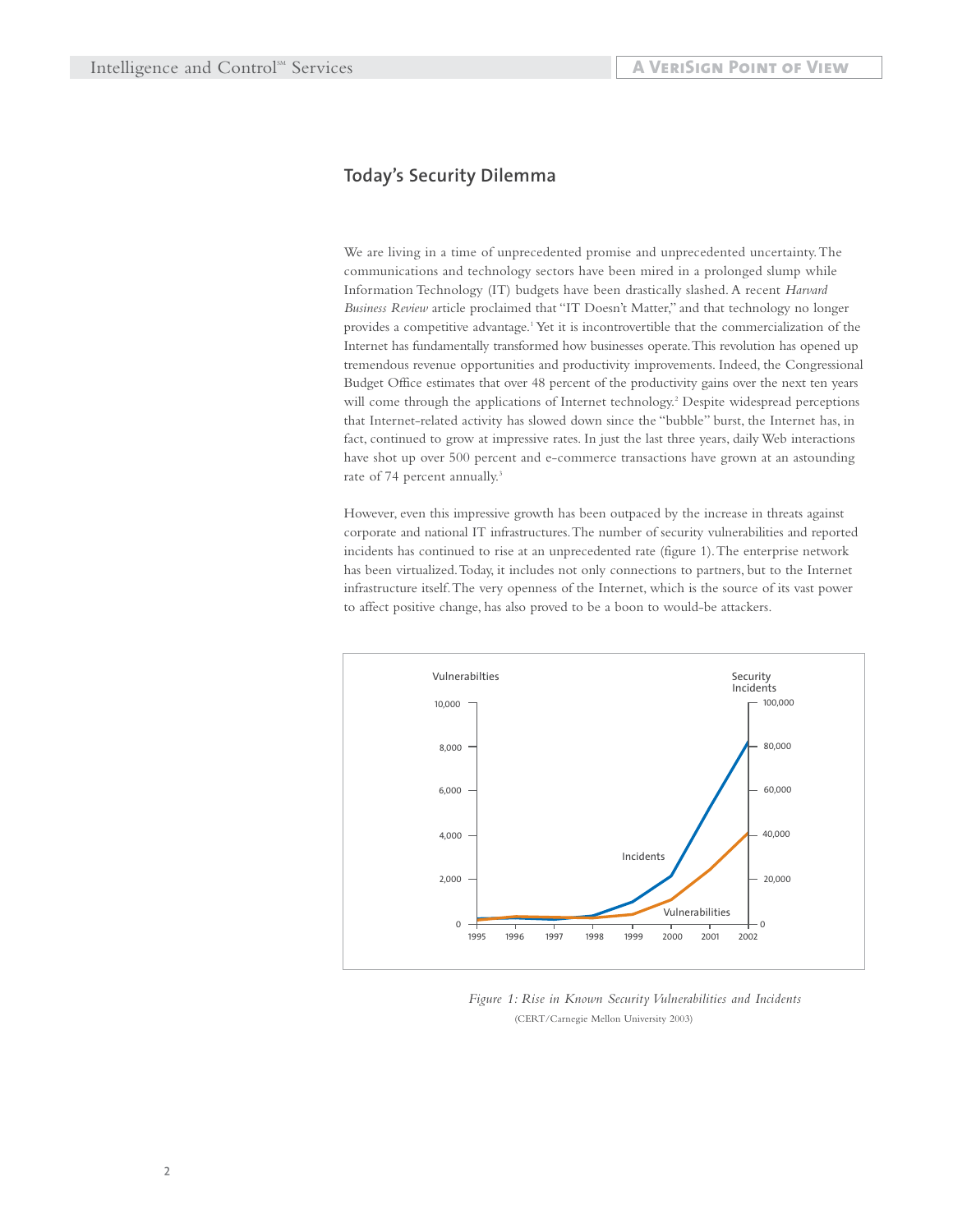That being said, the Internet revolution marches on, with a new wave of emerging technologies promising to bring about even more transformational change including: Web services for partner integration; on-demand computing for capital expenditure efficiency; ubiquitous mobile computing for personal productivity from laptops to handhelds to smart phones; federated identity management across enterprises; and "IP Everywhere" for all voice and data communications.All of these developments will result in tangible benefits, yet each is fraught with security issues that inhibit adoption. *CSO* magazine found that at least one in ten businesses is not pursuing new business opportunities as a result of security concerns, primarily those associated with connecting to business partners, customers, and remote locations.4

This forms the fundamental security dilemma facing companies today: how to become more open, yet more secure. In trying to find the right balance some businesses tend toward progressive openness, while others concede freedoms in the pursuit of security.Why should corporations accept the limitations of this choice? The answer is they should not.

Effective security must not only react to attacks, but must be able to anticipate them, recognize patterns and trends, and correct weaknesses immediately without a compromise to operations. An active IT security stance should be a vital part of a new business model that makes the most of the vast productivity and opportunity already born of the Internet, and the advances yet to come.Technology does matter—and it will continue to have transformational benefits. Enterprises must not be paralyzed by fear. Security must not stand in the way.

Yet, many companies have retreated behind their own Maginot Lines, using IT resources to create virtual information fortresses—trying to protect themselves while risking the side effects of limiting access, isolating data, and prohibiting new forms of remote and wireless access.

They do so at their own risk. Companies that provide external access to customers, partners, and suppliers are more likely to experience greater revenue growth and lower costs than organizations that isolate their networks from the greater world. On average, more open companies experienced 2.9 percent greater revenue and 10.5 percent lower costs than companies that restricted access to only those within their physical walls.<sup>5</sup>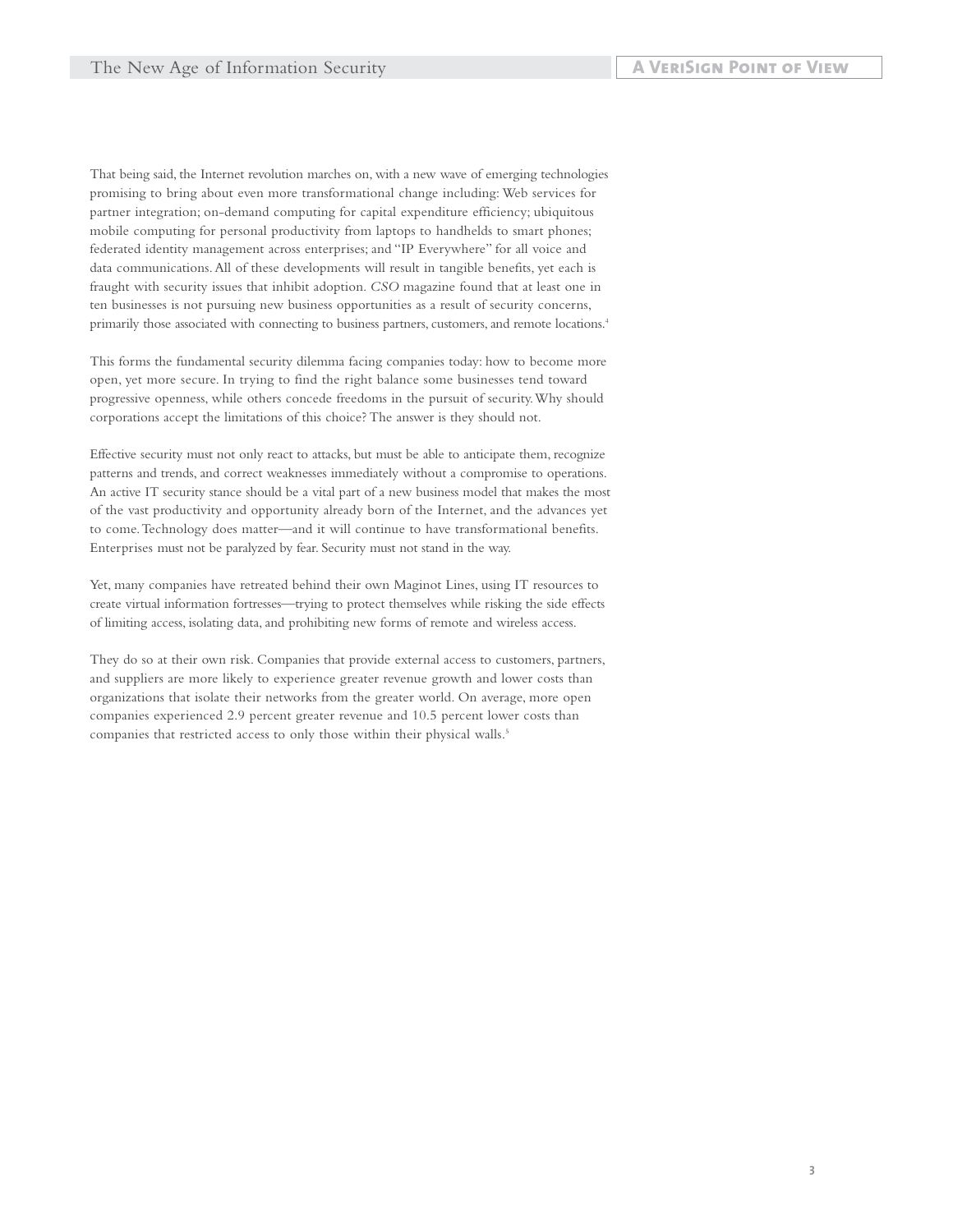### **Key Business Challenge**

# **complexity**

With so much attention paid to the slowdown in the IT marketplace, some have overlooked the many technology advances of the last three years—and with advancement has come complexity. Employees, partners, and customers are demanding ever greater access to information as their tasks become more and more complex. In turn, technology is evolving to meet those needs and develop new opportunities, along with new vulnerabilities. "By opening up the enterprise environment to improve information flow, the inherent risks and vulnerabilities significantly increase," write security analysts Alan Carey and Paul Johnson in a recent IDC report.6 "Enterprises are increasingly forced to deal with a variety of potentially devastating attacks and vulnerabilities such as viruses, malicious code, Web defacement, insider abuse, and theft of intellectual property."

The people and organizations who take malicious advantage of the Internet are constantly working to stay one step ahead of technology. New tools developed to support an increasingly mobile workforce and the integration of disparate data systems mean that highly scalable and complex security systems and the people to run them are two of today's most pressing needs.

#### **The Evolution of Information Security**

Information security has evolved significantly over the past fifteen years. First came the Age of the Barrier where locking down data and restricted access were of paramount concern. More recently, came the Age of the Foot Soldier, where a proliferation of special-purpose devices and products have helped to move the balance a bit more toward access and productivity.

#### **The Age of the Barrier**

In the days when most of an organization's critical data resided on mainframes, and was accessed primarily through terminals and reports, security was primarily an isolated problem. IT professionals developed solutions that relied on physical security, encryption, and procedural controls. Security was achieved through obscurity, by putting up higher walls, tightly restricting access, and locking down data.

For years, data was not generally shared outside of tightly controlled, physically co-located teams. In a closed environment, this approach to security worked well, and benefits are still seen from the technologies and procedures that were developed. However, this purely defensive approach became insufficient in the early nineties, as the industry began progressing toward distributed groups with an imperative to share data.And it became fundamentally untenable as the Internet became a driver for increased productivity and revenue.

#### **The Age of the Foot Soldier**



*Figure 2: Change in Nature of Attacks* (FBI/CSI Computer Crime and Security Survey 2001)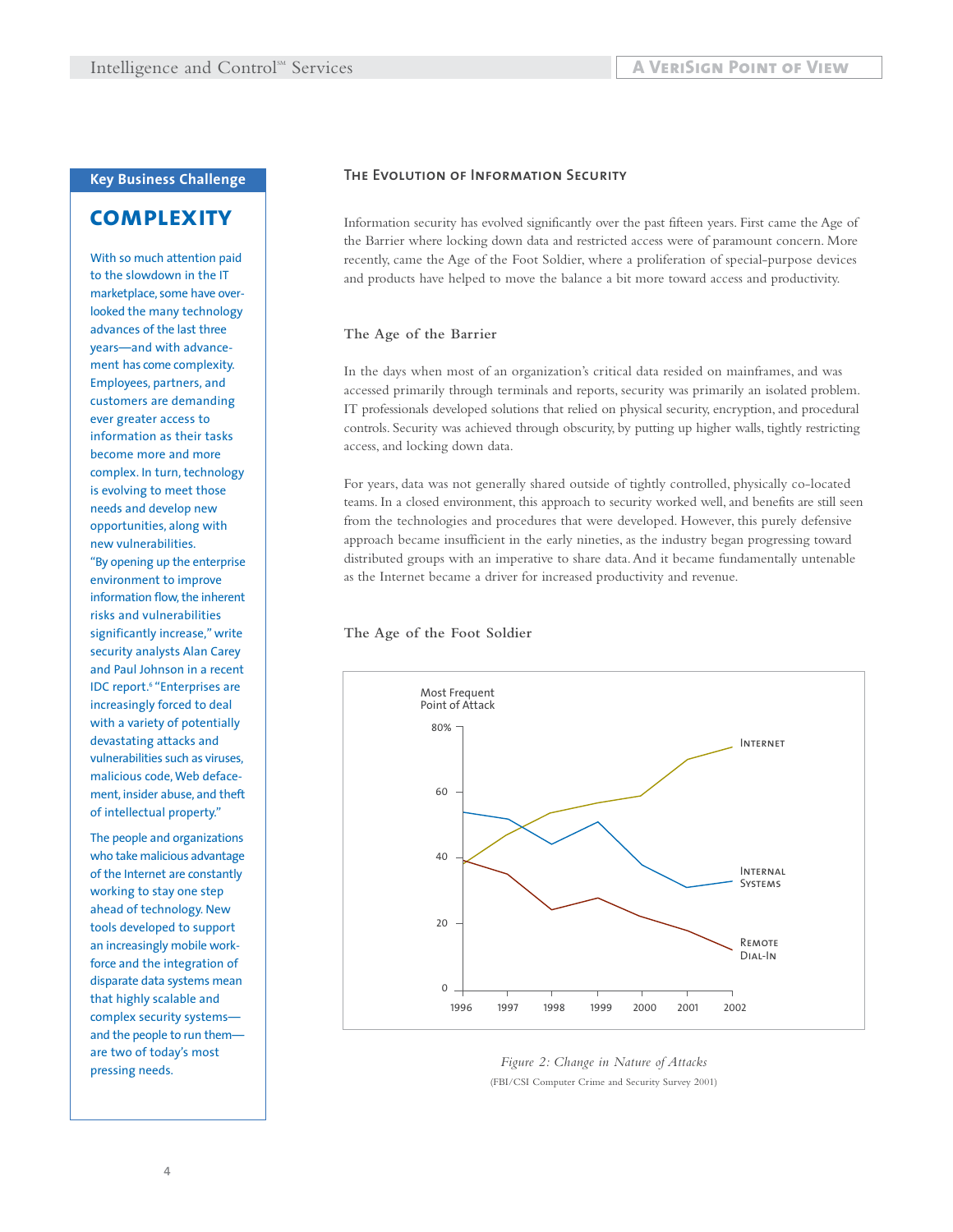The nature of attacks against businesses began changing dramatically as the Internet started to have an impact on IT architecture (figure 2). Physical proximity ceased to be a pre-requisite for accessing data.Viruses could be spread rapidly by e-mail, rather than relying on physical distribution means, such as shared floppy disks. Financial fraud could be perpetrated by criminal gangs operating thousands of miles away from their intended victims.And ever more sophisticated attacks could be launched, by ever less sophisticated attackers (figure 3).



*Figure 3:The Growth of Attack Sophistication Over Time* (CERT/Carnegie Mellon University 2001)

The industry has responded to each of these threats through a new generation of specialpurpose security products: firewalls, network-based anti-virus software, access management, e-mail gateways, intrusion detection systems (IDS), and the like.The impact of deploying this wide variety of products, like the deployment of an infantry of foot soldiers, has helped organizations withstand many forms of attack. Not surprisingly, spending on these solutions has also continued to rise. Indeed, estimated spending on firewalls, secure content management software, IDSs,Virtual Private Networks (VPNs), and the like have formed the bulk (\$8.9 billion) of \$12.6 billion spent on security in the United States last year (figure 4).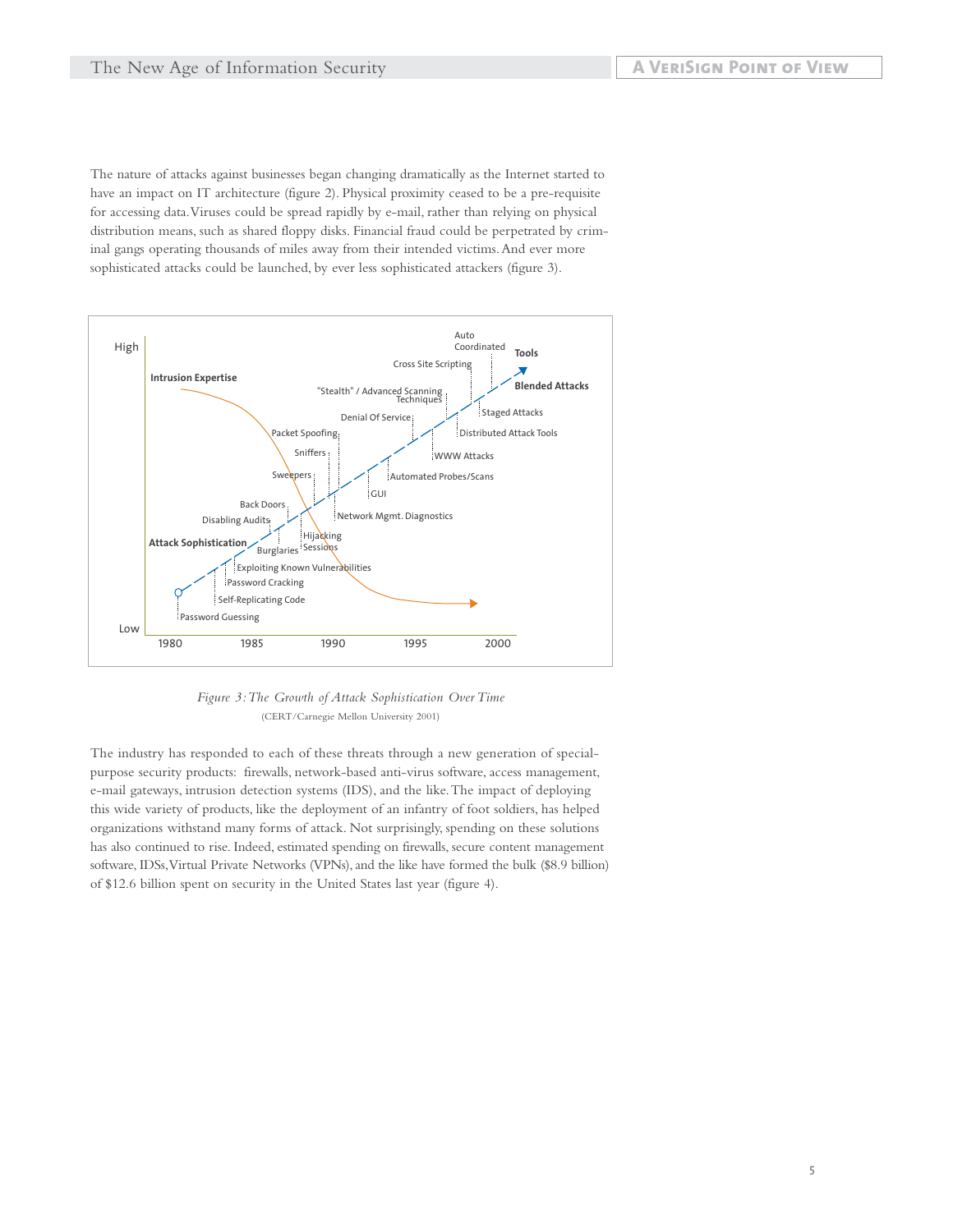### **Key Business Challenge**

## **compliance**

As private information moves into the public space of the Internet, the government is acting to protect its people and their information. The CSO Security Sensor IV survey found that regulatory and compliance issues continue to be the biggest drivers behind investments in security.<sup>9</sup> And the challenges continue to rise with recently-enacted federal and state regulations, such as Sarbanes-Oxley, the Gramm Leach Bliley Act, California's Security Breach Notice Law, and the Health Insurance Portability and Accountability Act (HIPAA). These regulations are dramatically affecting the way companies protect financial, medical, and other private information. At the same time, they are forcing executives to fundamentally change the way they think about IT security. For example, under the new HIPAA Security Standards set to take effect in 2005, healthcare providers must be sure they can reconstruct every transaction and be able to show exactly who touched which patient records and when. "The government just says you have to do it," says a vice president of information services for a large medical services provider. "There is no template."<sup>10</sup>



*Figure 4: Estimated IT Security Spending, North America Only (2003)* (VeriSign extrapolation from IDC forecasts)

Yet even this large investment does not appear sufficient.The level of threats, vulnerabilities, and economic losses have more than doubled in the past year. John Pescatore, vice president and research director at Gartner, Inc., warns,"Every area of IT is getting more efficient except security. New security solutions need to replace the old, not just add up to more spending."

Ironically, this point product proliferation has become a pain point in itself. The security environment is increasingly complex and unmanageable as IT staff are overwhelmed by unrelated consoles, alerts, and audit trails.They struggle with controlling divergent applications and networks, often made worse by organizational complexity. It is telling that, despite the widespread deployment of protective devices, over 90 percent of all successful attacks have been shown to be against vulnerabilities that have been well-known for at least six months. For many, just maintaining control has become an impossible challenge.

Similarly, the IT executive is challenged to evaluate the effectiveness of their investment. *Information Week's U.S. Information Security Survey* showed that only 40 percent of IT executive respondents have been able to actually review and measure the effectiveness of their security investments.And a full one-fifth of them said that they neither reviewed or measured efficacy.8 So much time is spent fighting fires that few can focus on optimizing results and solving problems strategic to the business.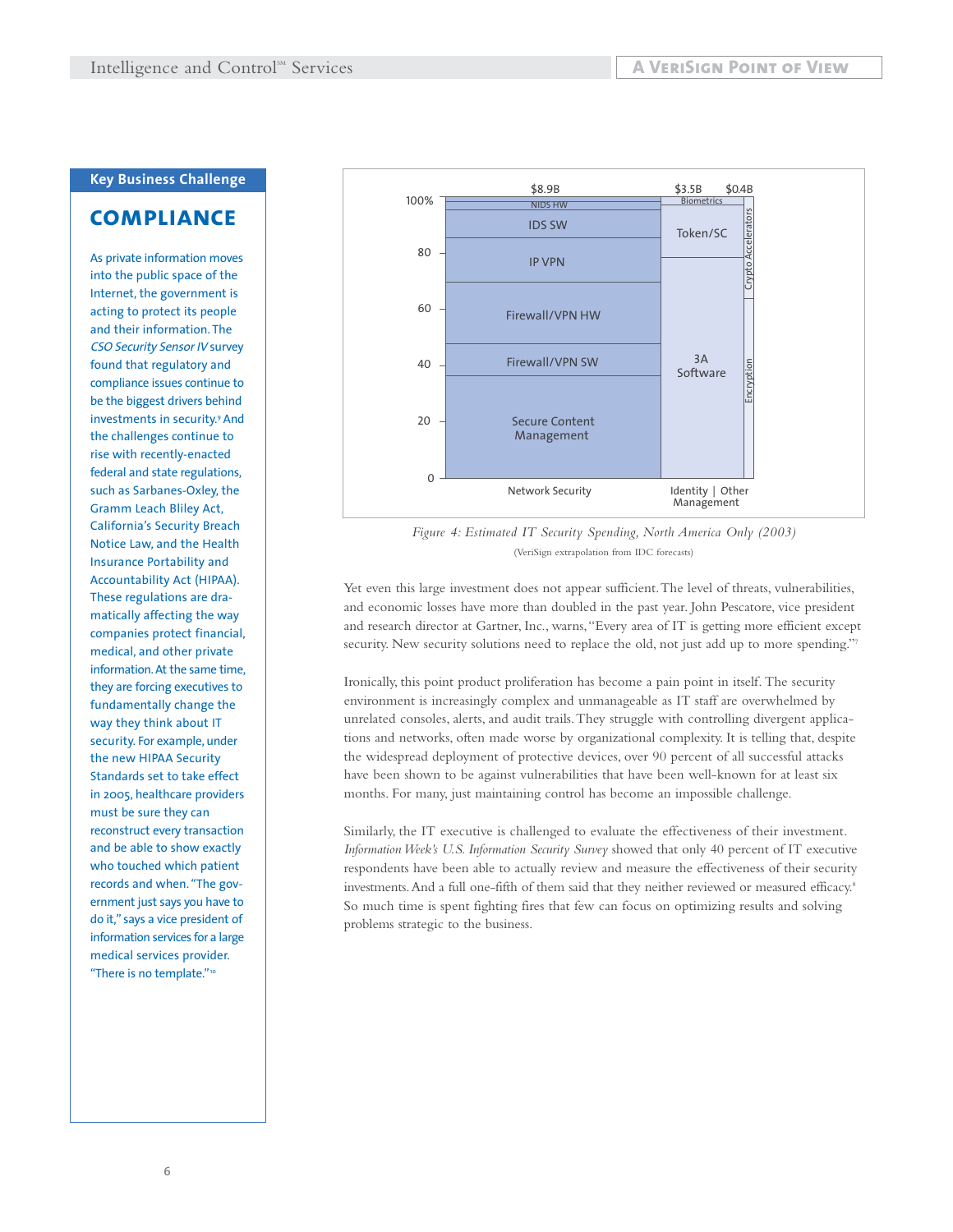#### **The Next Chapter: The Age of Intelligence and Control**

Both the Age of the Barrier and the Age of the Foot Soldier brought significant advances to computer and network security.And each has introduced new challenges that can only be addressed by the technological, procedural, and philosophical advantages brought about by its successor.The enterprises that will thrive in the coming years, however, will be those best able to adapt to the dawning era: the Age of Intelligence and Control.

What's missing from the previous stages? Stated plainly, security solutions need to provide business people with the ability to "think outside the boxes." Michael Rasmussen, a director for Forrester Research, explains,"People approach info-security through products, but that only addresses the tactical side; it is much more of a business problem, and people are just starting to wake up to that."11

While smarter firewalls, better IDS signatures, and more comprehensive anti-spam filters will all continue to play critical roles, their full potential will be limited without a foundation of coherent policies developed by experienced people who understand the nuanced choreography of security technologies, intelligence, and control. Devices are the foot soldiers in defense, intelligence provides readiness, and control builds active protection—all three must work together to monitor threats, fight them, and continually improve the ability to safely use the Internet.

The next generation of security solutions will deliver real-time intelligence that allows the enterprise to regain control of their environment and take an offensive stance.These solutions can help realize the full value of existing investments, provide measurements and benchmarks for effectiveness, and establish service levels that are attuned to business needs.They can create order from chaos, and let an IT staff intelligently assess, monitor, manage, and respond to threats and changing needs.They can provide visibility beyond the corporate walls and act as an early warning system for business contingency planning.They can watch the flow of event and data across network, application, and transaction layers to enable business-relevant risk assessment. In other words, with *intelligence* and *control,* security can become a key asset and a competitive advantage for the progressive enterprise.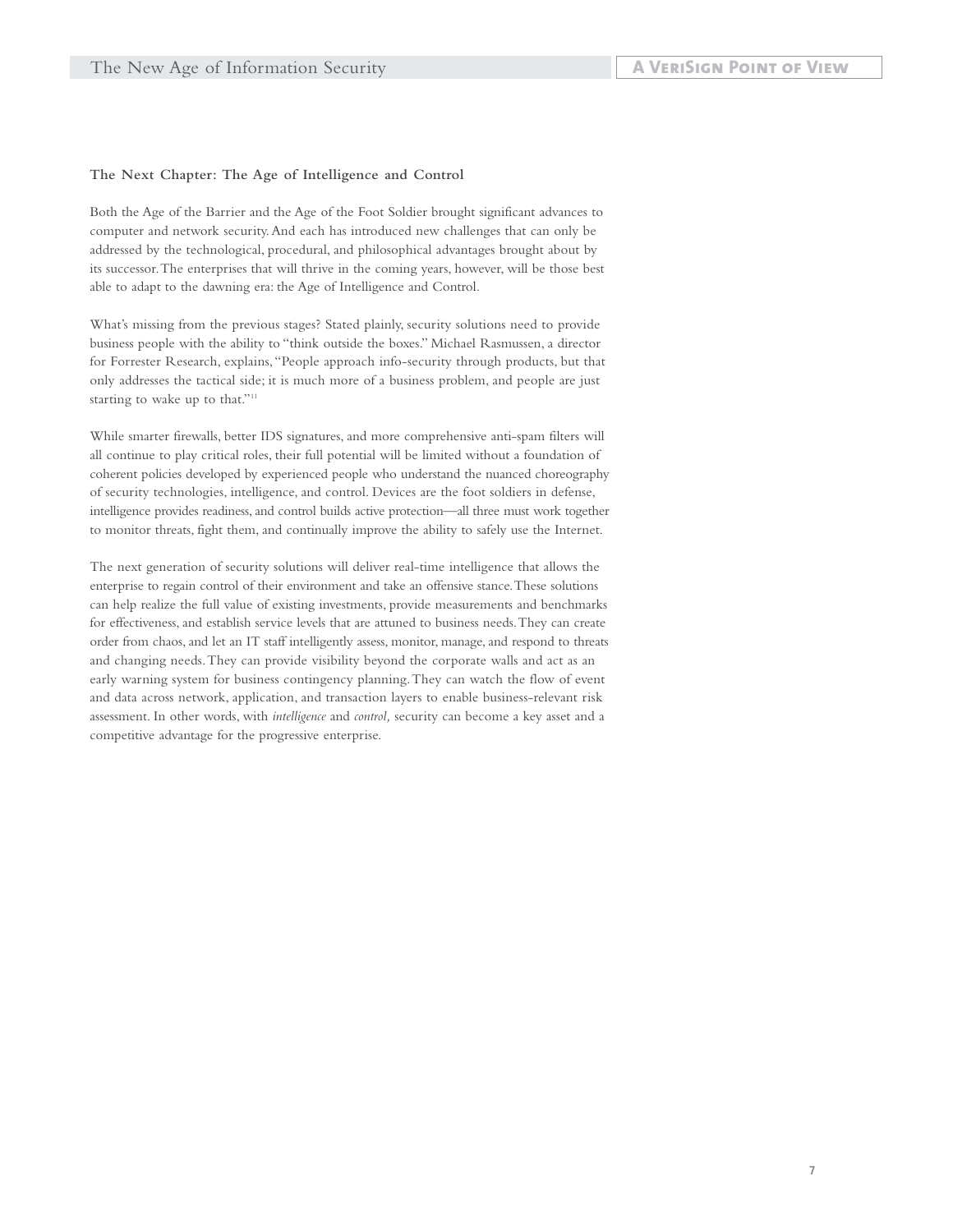### **The New Model: Intelligence and ControlSM Services**

VeriSign believes that a new model is evolving to meet today's security challenges, one aptly named **Intelligence and Control Services.** Properly implemented, the Intelligence and Control model will prove to be a powerful strategic weapon in the arsenal of today's progressive enterprises.

To gain its benefits, an Intelligence and Control strategy must embrace the following principles:

- 1. Device Independent Integration
- 2. Pervasive Security
- 3. Collective Intelligence
- 4. Conclusive Action

#### **Principle 1: Device Independent Integration**

The foundation of the Intelligence and Control model is *device independent integration.* It leverages a powerful combination of real-time information (the intelligence) and determinative tools (the control) to provide an integrated view and real control over a complex, heterogeneous environment.This allows organizations to accurately assess risk and take a proactive stance. This new model need not impose new software or hardware on the enterprise. Nor should it prescribe a particular suite of devices because most of today's enterprises have already deployed best-of-breed point solutions, and are operating in an inherently heterogeneous environment. As advances such as voice-over-IP (VoIP) and mobile computing become mainstream, the jigsaw puzzle of overlapping discrete products will become even more unmanageable. *Device independent integration* is the foundation for streamlined, consolidated management.

#### **Principle 2: Pervasive Security**

Intelligence and Control Services are not just about perimeter security such as firewalls and intrusion protection.They must also provide integrated intelligence about, and control of, the full range of security issues spanning activity at the network, application, and transaction layers.They must also incorporate information about the flow and access of data by employees, partners, and customers, as well as devices and applications.

"Event correlation would be very useful to have at the perimeter," says a chief network architect at a global financial services company."Currently we have too much information without a means of meaningfully harvesting or mining it." VeriSign's managed security business manages and monitors large numbers of firewalls, IDSs, and VPNs. Data from last year alone shows that, on average,VeriSign processed 6.4 million events per device. Of those events, approximately 100,000 are in some way anomalous.Through the use of advanced correlation, analysis, and automated intelligence activities,VeriSign was able to further distill that number to about 54 incidents that warrant further investigation by a trained security engineer. Of those 54 incidents, only two turned out to be true attacks (figure 5).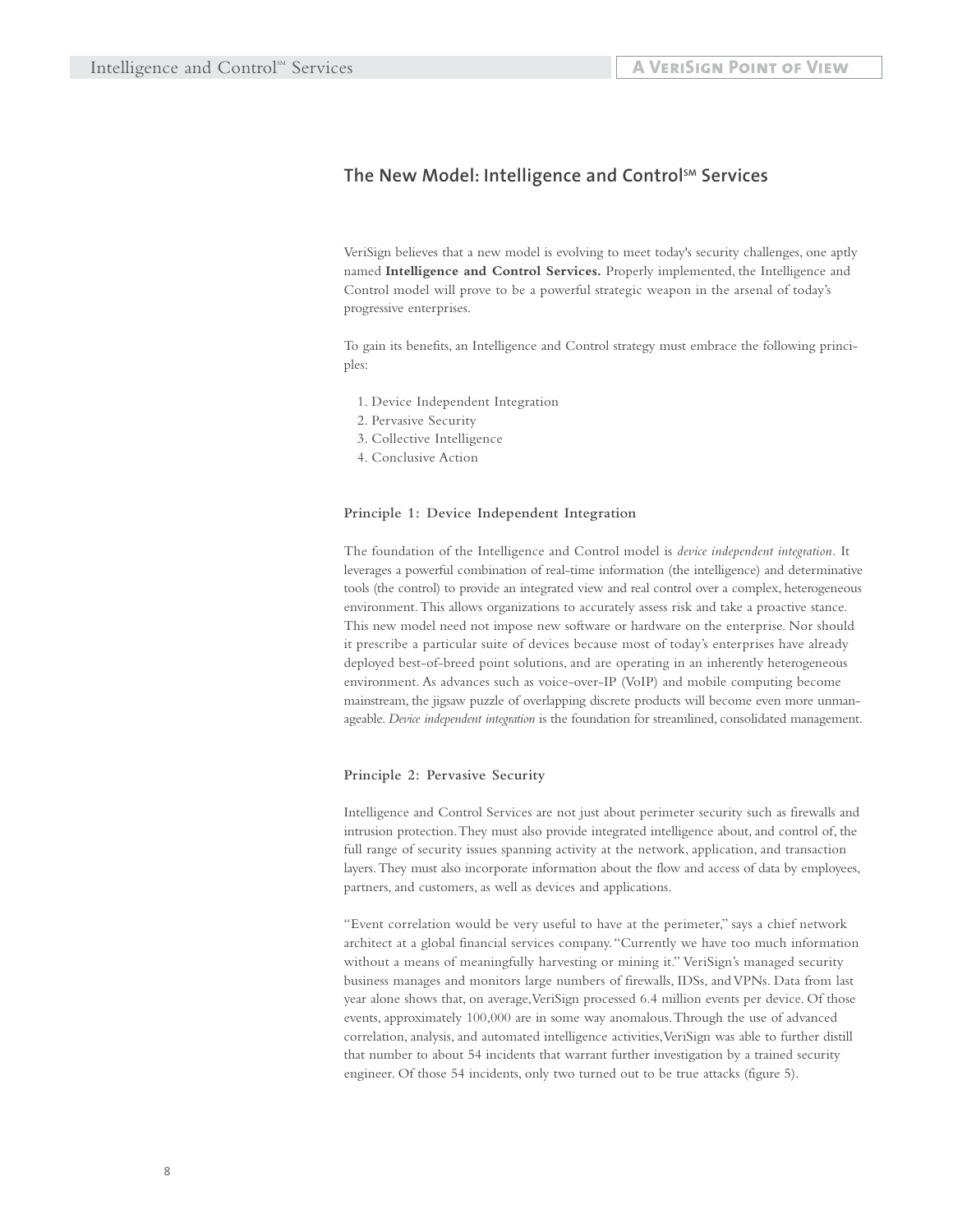

*Figure 5: Determining Real Security Incidents* 

Without intelligence and control, the typical company would have to investigate 100,000 events multiplied by the number of devices in their facility (at five minutes per event, this would require several full-time staff).The more dangerous alternative would be to ignore events that could lead to major losses from the two real attacks.

But controlling the perimeter is not enough. Intelligence and Control Services should help control and manage risk from a business perspective. Detecting network attacks alone cannot truly quantify risk, conduct meaningful forensics, or assess loss. For example, to detect a fraudulent financial transaction, effective Intelligence and Control Services must examine events from the network, audit trails from the application, logs from data access, and transaction patterns. It must provide *pervasive security* from state-of-the-art correlation and inference engines to process events and find meaningful patterns across multiple networks and applications.

#### **Principle 3: Collective Intelligence**

As shown above, security must be designed with a comprehensive approach to the organization and its business goals.Trying to manage security is impossible if one's scope of vision is limited to a single point, such as a firewall. Similarly, as enterprise networks become increasingly interdependent, it is no longer adequate to limit one's visibility to a single network.

Intelligence and Control Services must also correlate and develop intelligence from data gathered between enterprises and across the Internet (figure 6). Even the most efficient, well-funded security organization will be at a significant disadvantage if it limits its sources of intelligence to those within its own four walls. Such an organization will not be able to see patterns of threats as they develop across the Internet. Nor will they be able to leverage the experience and knowledge of other organizations and develop appropriate solutions. And their response time will be dramatically shortened—unlike today, where enterprises can only initiate a response after the threat has already hit them. Fraud schemes perpetrated across large numbers of merchants, and worms such as Blaster and Sobig which attack by spreading rapidly without boundaries validate that leveraging the *collective intelligence* from network effects is critical to any successful security strategy.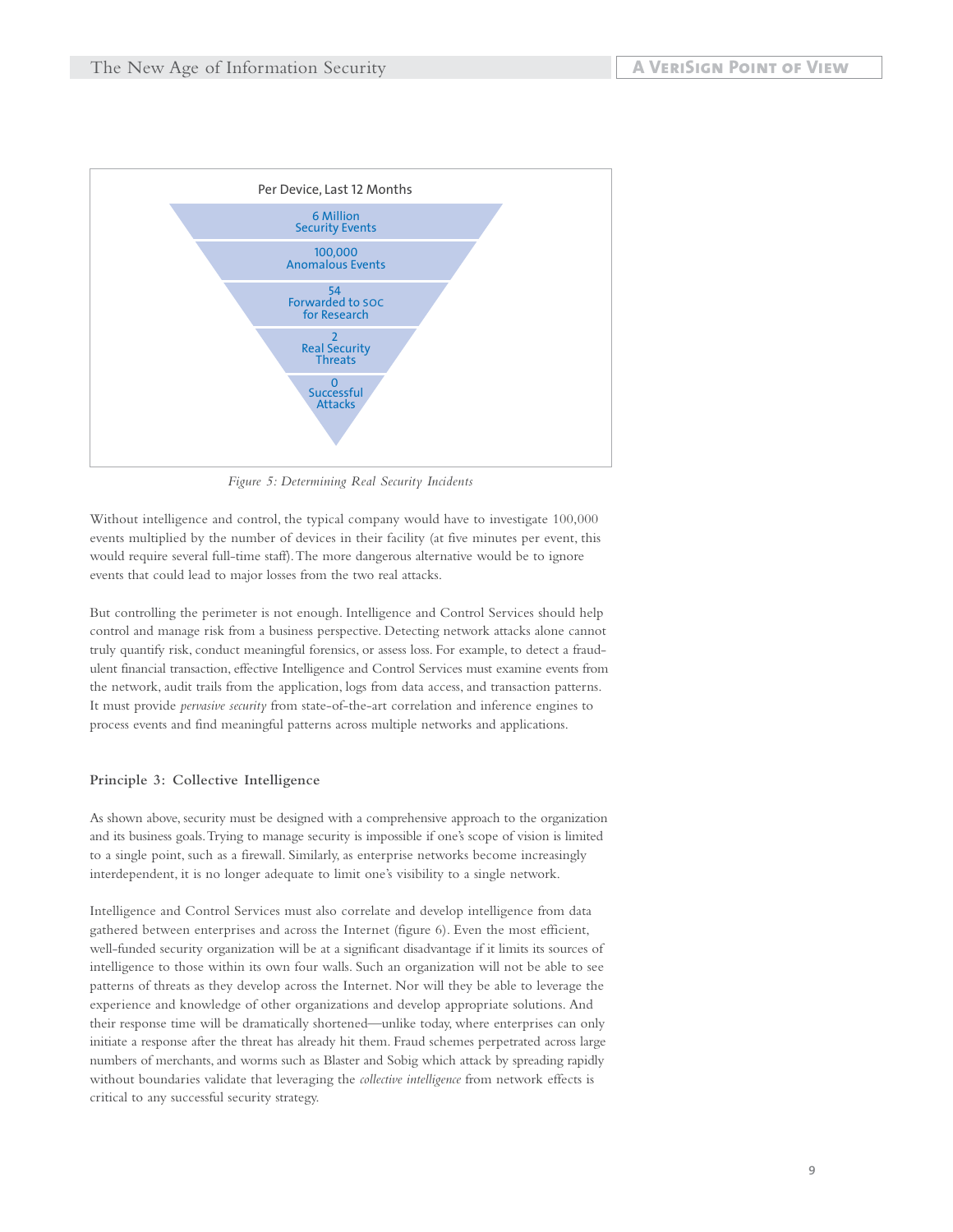

*Figure 6:Visibility Across Multiple Networks*

#### **Principle 4: Conclusive Action**

For Intelligence and Control Services to be valuable, they must provide intelligence that supports conclusive policy and design decisions. Public and private organizations must design systems with global sources of data and intelligence.This requires methods that help experts measure risk, prioritize remediation steps, and proactively design their policies, networks, and defenses around business goals.

For example, in the past twelve months, over 70 different security bulletins were issued by Microsoft alone.12 The total number of known vulnerabilities is now over 8000 and that number is likely to rise for 2003 (figure 1). Clearly, there is a cost associated with deploying each new patch and correcting each vulnerability.Administrators cannot simply bring down the network every time there is a new patch to deploy, they must weigh the cost against the risk.The same principle holds true for decisions around granting remote access to employees, sharing information with partners, and expanding to serve new categories of online customers. For Intelligence and Control Services to be useful, they must present the enterprise with enough information to make informed decisions, weigh risks, and take *conclusive action* rooted in business logic.

Ultimately, the extent to which an organization is in control of its destiny is a function of its intelligence. As shown (figure 7), an enterprise needs to be able to readily correlate:

- 1. The *value* of unique information assets, both to themselves and to attackers.
- 2. The level of organizational *vulnerability*.This is itself a function of the enterprise's IT architecture, exploitable system vulnerabilities, and the extent to which those vulnerabilities have been addressed through patching or other activities.
- 3. The level of *threat*. This requires understanding, in real time, potentially threatening activity within the enterprise, activity across enterprises, and across the Internet.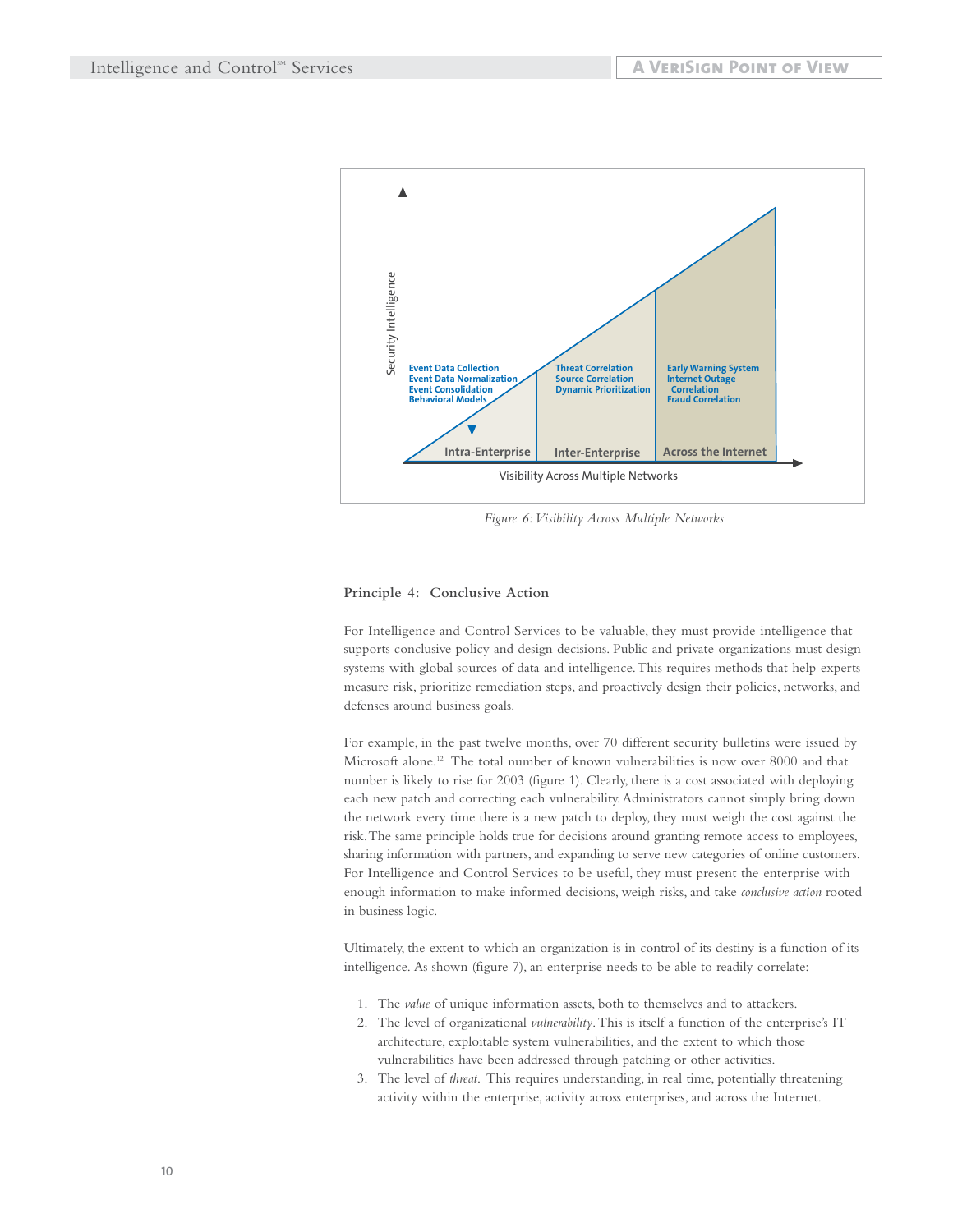

*Figure 7: Control is a Function of Intelligence*

Intelligence and Control Services seek to intelligently correlate all three categories of information, and present the resulting intelligence to the enterprise in a way that permits the enterprise to take conclusive steps, such as: prioritizing remediation activities, demonstrating compliance to regulations, establishing appropriate security service-level agreements, and determining whether to invest in a particular security initiative.

Perhaps most importantly, Intelligence and Control Services allow organizations to assess and manage the security risks associated with any new venture, be it automating supply chains, moving off of leased lines, or collaborating with outside parties.

It is this combination of real-time information (intelligence) with the determinative tools (control), that allows organizations to take a proactive stance in their security strategy, thus differentiating the Intelligence and Control approach from prior approaches to security.

#### **Evolving Security Needs**

Ultimately, organizations will have to evolve beyond framing decisions about security designs and expenditures in the context of a largely unquantifiable horde of threats.Without the intelligence to form a productive business strategy, security environments will continue to be shaped in reaction to budgetary constraints, perceived regulatory mandates, and fear of the unknown.

As an analogy, consider the way in which financial risk is treated. Interest rates change, poor market conditions, wars, weather, and a hundred other factors impact the financial community, and all pose risks. However, the most successful insurance companies, brokerages, and banks leverage their approach to risk as a competitive weapon, intelligently managing risk in relation to return. Companies that are best able to gain intelligence about the environment—and control their responses to it—stand to benefit from the most financial gain.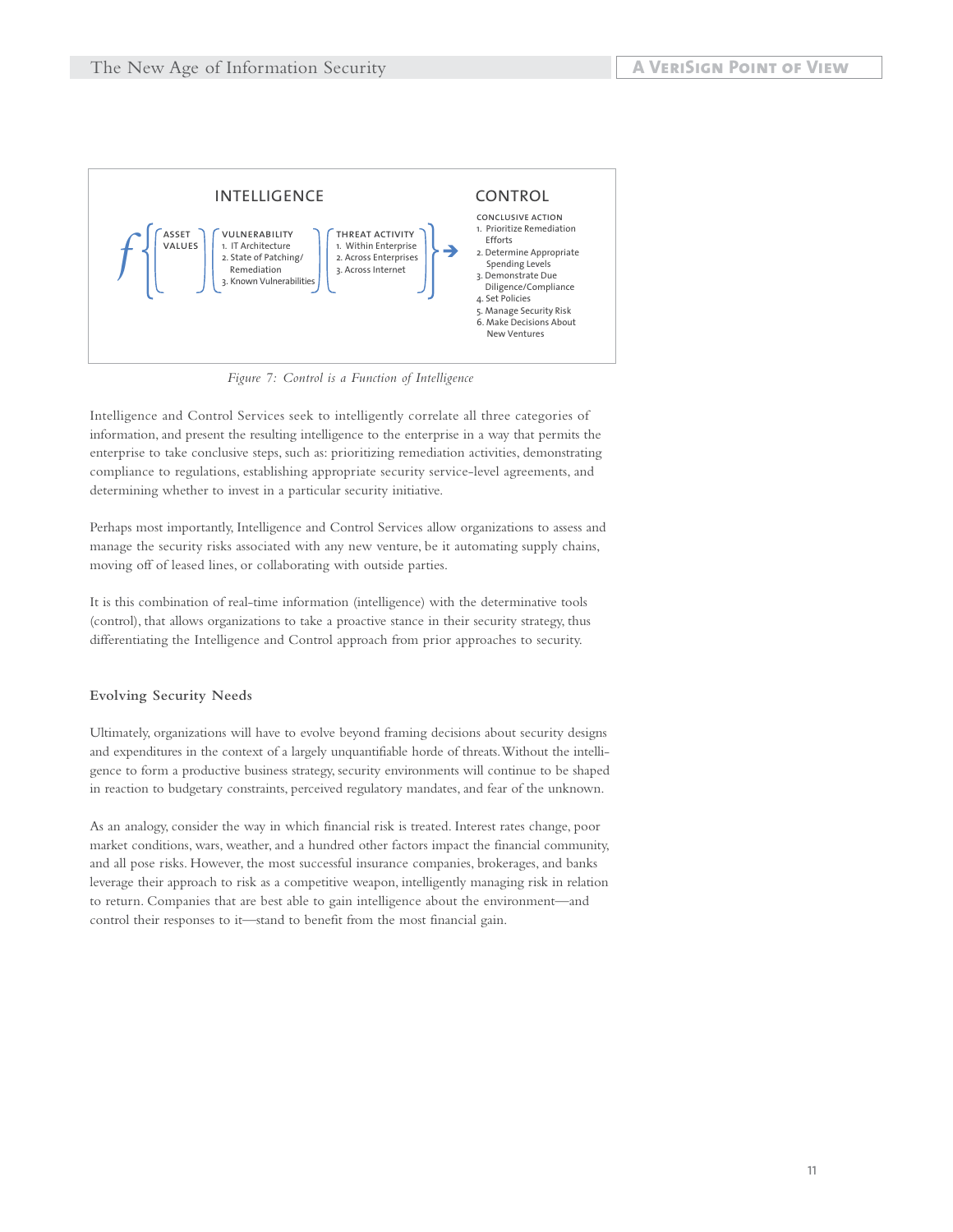#### **Key Business Challenge**

# **cost**

Perhaps the most unavoidable facet of our current economy is cost cutting. Overspending on technologies that seemed indispensable in the late nineties is still shackling today's IT budgets. Companies are now under great pressure to slash capital spending as well as operational expenses. Staffing has not escaped the knife which means fewer people within organizations are capable of managing and securing information.

Now business finds itself in a catch-22. At the very moment that companies need to migrate more of their critical operations to the digital infrastructure to cut costs, they find themselves without the available resources to protect the required migrations. Meanwhile, the threats to existing security systems do not rest while the economy stagnates. On the contrary, threats and attacks are becoming more frequent, more sophisticated, and more successful.

#### **SECURITY TODAY**

This new way of thinking is gaining traction within the enterprise security space. Just five or six years ago, many companies viewed security as a checkbox task for IT managers and a necessary evil for IT budgets. As the Internet grew and networks became more complex, companies recognized a need for hiring specialists who could focus their energies on nothing but IT security.Almost 60 percent of companies now have at least one employee dedicated to security, and 32 percent of these companies have senior titles including chief security officer, chief information officer, or vice president.<sup>4</sup> In the past decade, it has become clear that the Internet offers companies valuable business opportunities, but with significant risks.As a result, IT security has made its way into boardrooms and executives suites.

These C-level executives, who sit on the fence between IT security and business efficiency, are a new breed.They are well aware and concerned about what can happen if a hacker penetrates a network perimeter or a virus takes down an e-mail system for a day. Instead of acting as fear mongers, they are more interested in pursuing strategic partners who understand how security can actually provide them with a competitive advantage.They want partners who focus on business issues that matter most to them: controlling costs, managing complexity, and complying with regulatory requirements.

"What top managers of enterprises need to find is a balance between security that can protect their businesses and free communication that can stimulate growth. Success depends on it," says Richard Hunter, vice president and director of research at Gartner, Inc."They need to think in terms of what Gartner calls the 'Resilient Virtual Organization' in which security is the ability to survive and prevail, not just hunker down and resist intrusion."13

Today, forward-looking companies are considering a new perspective, the idea that security can set you free—free to pursue opportunities in commerce, communication, and collaboration.

The next section highlights examples of three organizations using the Intelligence and Control approach.While these are VeriSign customers and partners, it is important to stress that this model transcends any one provider.

#### **Freedom to Communicate**

Merrill Lynch is one of the largest financial services firms on Wall Street, posting \$18.6 billion in revenues for its 2002 fiscal year.As a company with offices around the globe, Merrill Lynch makes huge investments in technology, connecting everything from branch offices in small towns to bustling trading floors in the world's financial capitals.With such a far-flung network, security and reliability of data and transactions are paramount.

With trillions of dollars in customer assets under management, Merrill Lynch built a sprawling computer security operation. But according to Merrill Lynch, there was a problem. Despite large investments in the latest network security devices, such as firewalls and intrusion detection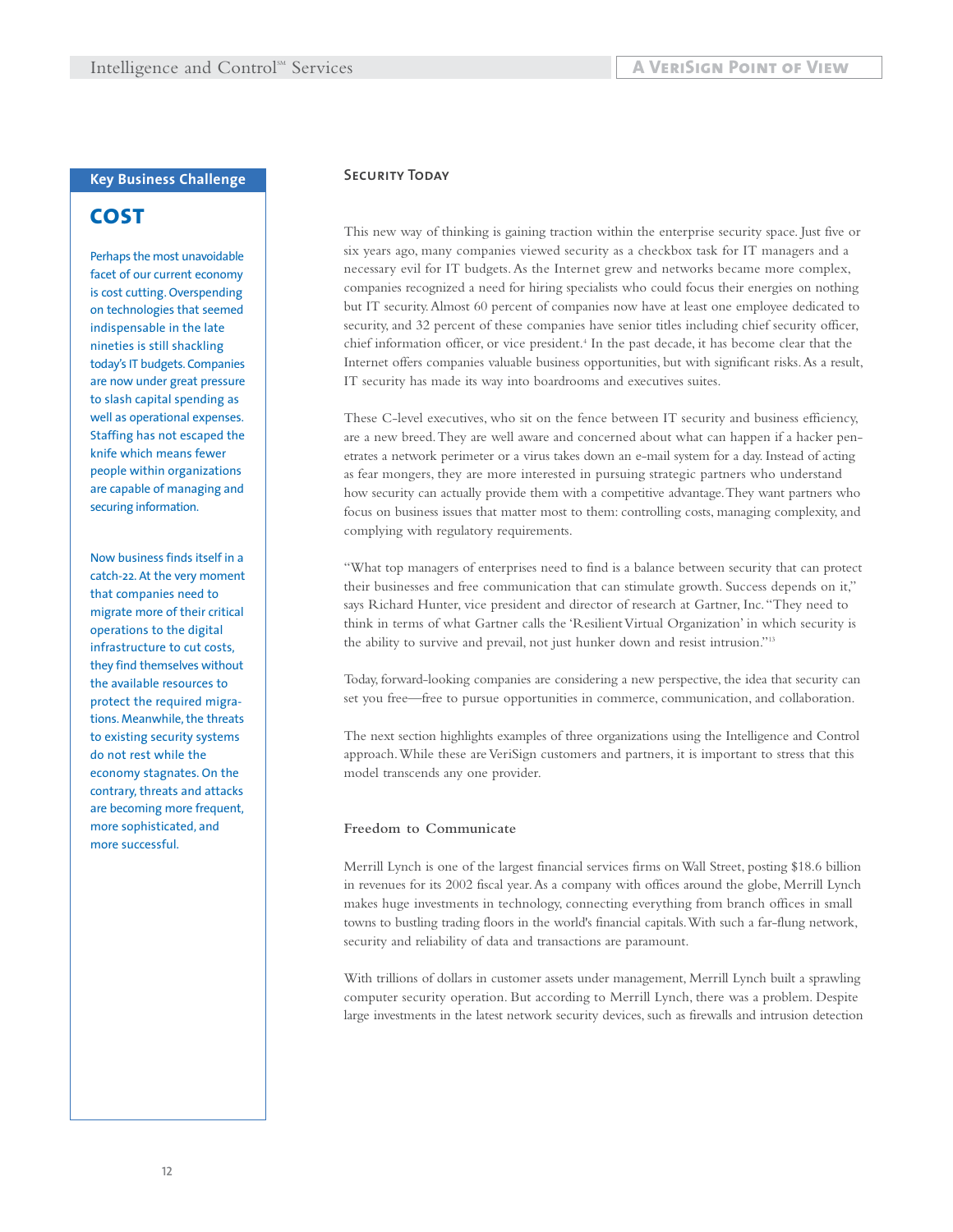systems, the company still could not gain a good perspective on the seriousness of a particular cyber-threat—whether it was affecting the Internet as a whole, or just an isolated attack on Merrill Lynch.They had plenty of data to review internally, but like many companies, lacked a broader view of cyber-threats and appropriate security responses, according to officials.

With Intelligence and Control Services acting as an early warning system, it actually helps an enterprise take steps to mitigate the impact or stop an attack altogether. That ability to see beyond the firewall and beyond the network turns a defensive fortress into an active protection system.This is why Merrill Lynch is using the Intelligence and Control approach as the underpinning of its financial systems security.

"It's all about being the best that we can possibly be," says David Bauer, Merrill Lynch's chief information security officer, in a recent interview with *InformationWeek.*<sup>14</sup> "Now we're going to get analysis of all our activity in context with what else is going on in the world. It's not just about data, it's about intelligence. We can get analysis of events going on with us in context as to what's going on in the rest of the world.That allows us to make better decisions. It also gives us early warning.We can be better by having the kind of intelligence network we couldn't possibly have on our own."

#### **Freedom to Collaborate**

Law enforcement organizations like those that make up the Commonwealth of Pennsylvania Justice Network are increasing their ability to collaborate and communicate using the Intelligence and Control model. That was not always the case. In the past, the Commonwealth's various law enforcement agencies, such as the police department and the justice department, locked their information in very strict silos. It was not possible for one agency to access the criminal data of another agency without getting manual permissions and completing hours of paperwork. They were afraid that their data would fall into the wrong hands.

Deploying Intelligence and Control Services gave Pennsylvania the confidence to build a Web-based solution known as JNET. This system includes over 11,000 users, and provides secure access for the FBI, the DEA, the IRS Criminal Investigative Service, and hundreds of district justice offices across 36 counties."Data integrity and data security are essential to all aspects of homeland security," says Linda Rosenberg, executive director of JNET. "If criminal activities and the resulting data are not shared it could have an adverse impact on critical decisions, and ultimately on public safety."

JNET allows each individual agency to convert their data to an XML format, creating a common online environment where authorized users can access offender records and other justice information such as driver's license photos, mug shots, and RAP sheet information. "This information, which has historically lain dormant in legacy systems is key to all aspects of criminal investigation, apprehension, and crime prevention," says Rosenberg. Using VeriSign's Intelligence and Control Services, authorized agencies throughout Pennsylvania are now able to query and exchange sensitive and protected information.

"Access to the most accurate, timely, and dependable justice information on the justice network is the essence of the JNET vision and represents one of the greatest needs of the justice system and homeland security," Rosenberg continues. "This has dramatically changed the nature of the justice system and has provided technology solutions to age-old information barriers."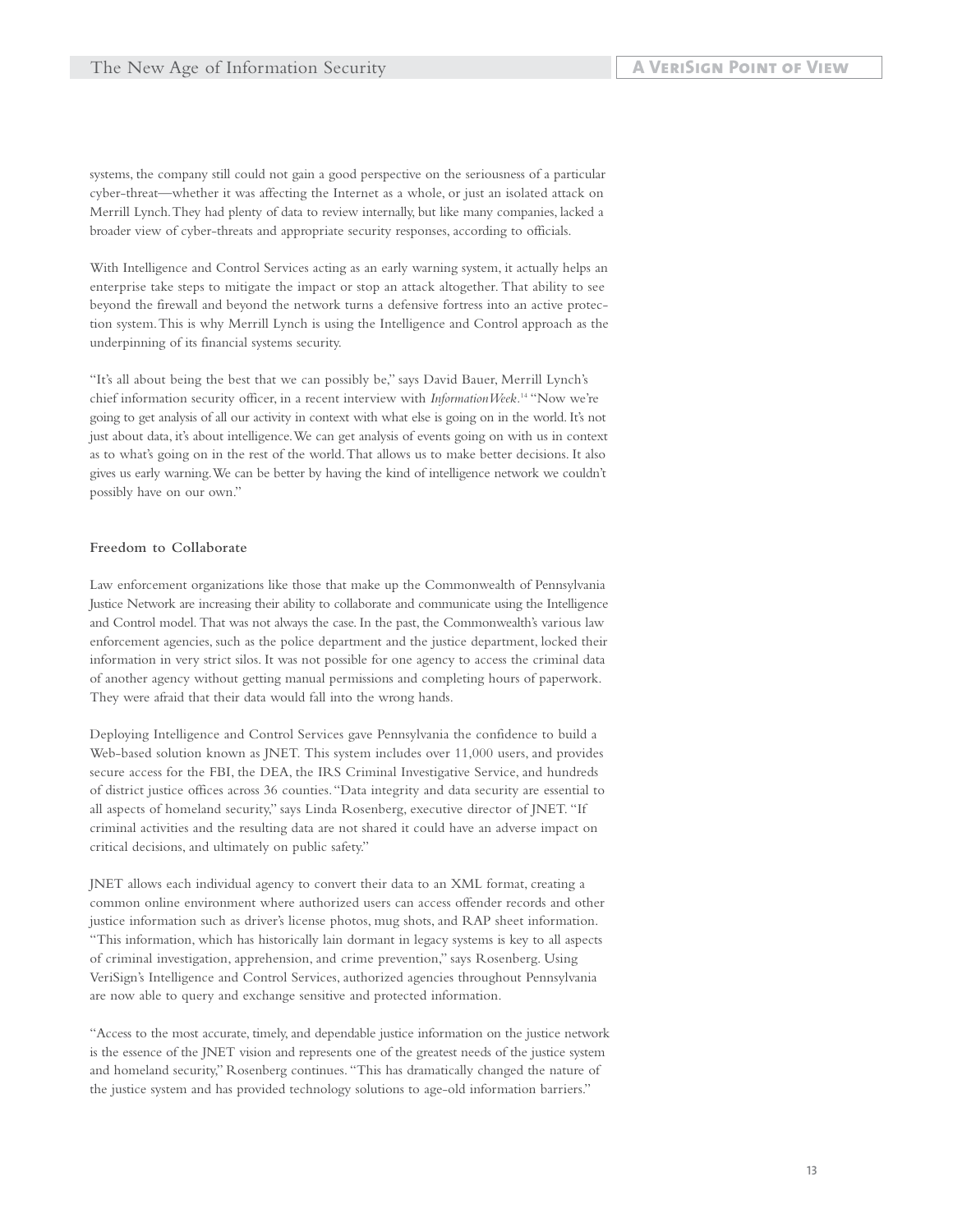#### **Freedom to Conduct Commerce**

A major security challenge to online commerce is the growing incidence of Internet fraud. According to Avivah Litan, director for Gartner, Inc., the amount lost in online fraudulent activity is expected to grow to over \$1 billion for 2003.15 A pervasive problem, fraud is more than using false credit card numbers; it can also include stolen identity or unauthorized transfers between cash accounts. Fraud occurs not only at the level of individual transactions, but also can affect entire merchant accounts as well as the overall integrity of a network.

Fraud was a particular threat to Anaconda Sports which supplies sports equipment to wholesalers, mass merchandisers, and consumers. Because of their wholesale sales, international fraud perpetrators target Anaconda and attempt to buy large amounts of equipment for resale overseas."We stood to lose tens of thousands of dollars per month in bad debt," said Robert Meyer, director of Internet services for Anaconda."With fraud protection, we've saved significant time and more than \$10,000 in just three weeks."

Based on the Intelligence and Control model, VeriSign's fraud solutions are not merely defensive, they make use of aggregate information gathered from payment and domain name directory services to recognize and score risk.Triggers can include unusual volume; geographical discrepancies; or transactions linked to IP addresses, e-mail addresses, or credit card numbers associated with fraud.Transactions that appear fraudulent are stopped before any money changes hands, and the merchant is alerted. Like other security threats, fraud can be approached with a proactive stance strengthened by real-time intelligence and real-world experience.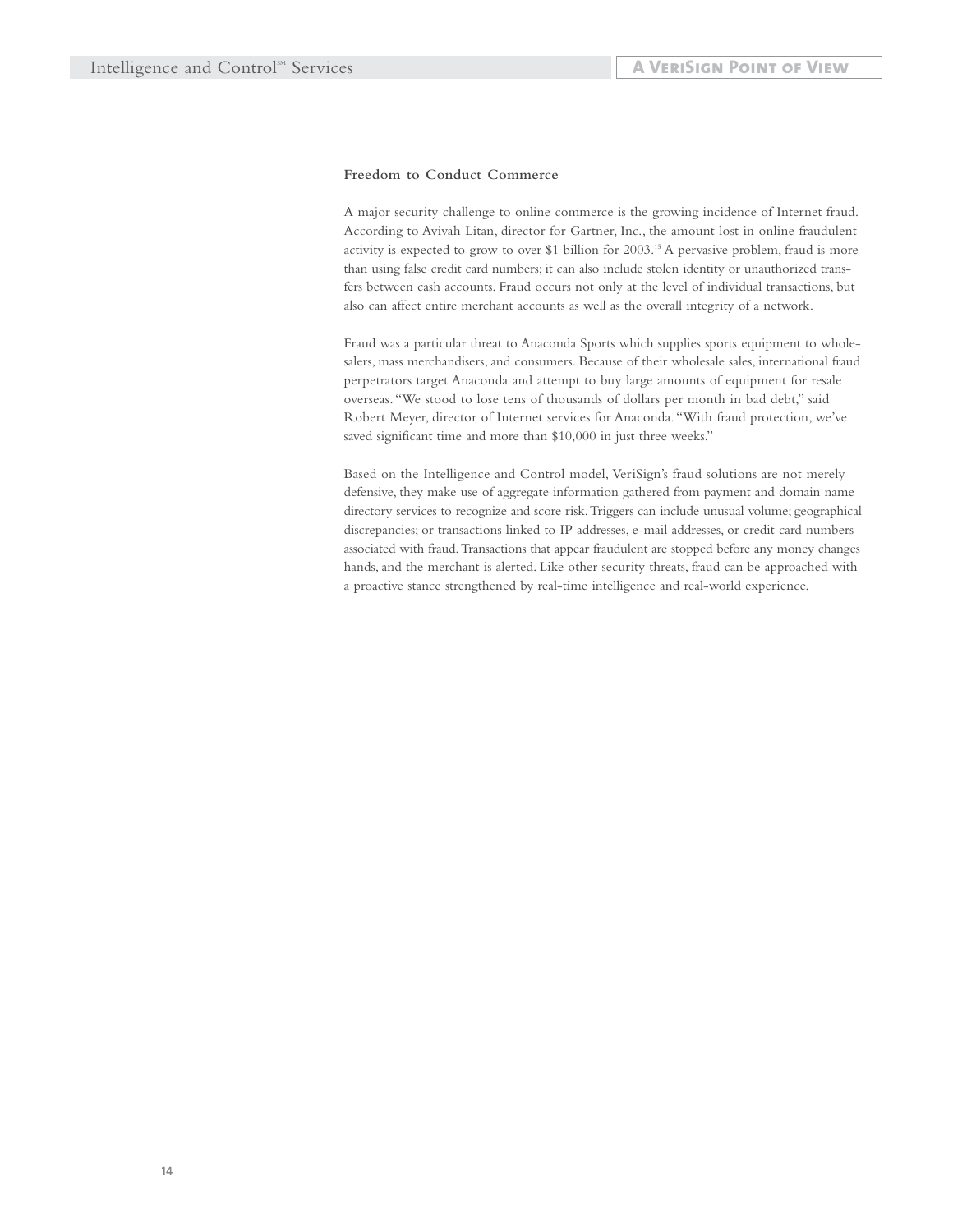### **Security That Sets You Free**

The rise of the Internet and related technologies has brought with it both unprecedented promise and unprecedented peril. Enterprises are facing a new strategic dilemma in a business environment that requires being both more open and more secure.All while dealing with increasing cost, compliance, and complexity issues.

The answer to this challenge will not be found by retreating into a Maginot-like defensive posture, by deploying additional point solutions, or by limiting one's intelligence to proprietary networks. Rather, what is required is a new approach for the enterprise through the Intelligence and Control model. As organizations such as Merrill Lynch, the Commonwealth of Pennsylvania, and Anaconda Sports have discovered, services which are rooted in the principles of *Device Independent Integration, Pervasive Security, Collective Intelligence,* and *Conclusive Action* provide the best solution to security and opportunity.

"Rather than join the chorus of fear mongers focused on sounding alarms,VeriSign believes security actually sets you free," argues Stratton Sclavos, VeriSign chief executive officer. "Security is a strategic weapon that, when applied and managed properly, enables an organization to grow in a digital economy—reliably, securely and profitably."

As history has shown, those who do not adapt to meet evolving security concerns will not succeed.The Maginot Line is viewed as a tragic example of a flawed defensive strategy. However, from this failure was born a new construct for active security; the result of which was illustrated in the Allies' victory on D-Day. Using highly secured intelligence, the Allies secretly amassed the largest amphibious offense in history and controlled the fearsome German assault despite nearly impossible odds.The Allies' efforts led to the eventual liberation of Europe.

Today, corporations must also break out of the fortresses of the past.The more interconnected organizations become, the more critical it is that the concept of intelligent, controlled security be embraced by the global marketplace.When provided with the tools to have control over their dynamic networks and the visibility to see beyond their own walls, enterprises will be free to conquer the complex challenges of today's business environment and explore new models and markets instead.

*"The core idea is that if you have the real-time intelligence about security at the user, device, and network level, then you have the real-time ability to successfully control your environment.VeriSign offers solutions including strong authentication, network security, application security, and commerce security that deliver on the Intelligence and Control model."*

*Stratton Sclavos, CEO,VeriSign*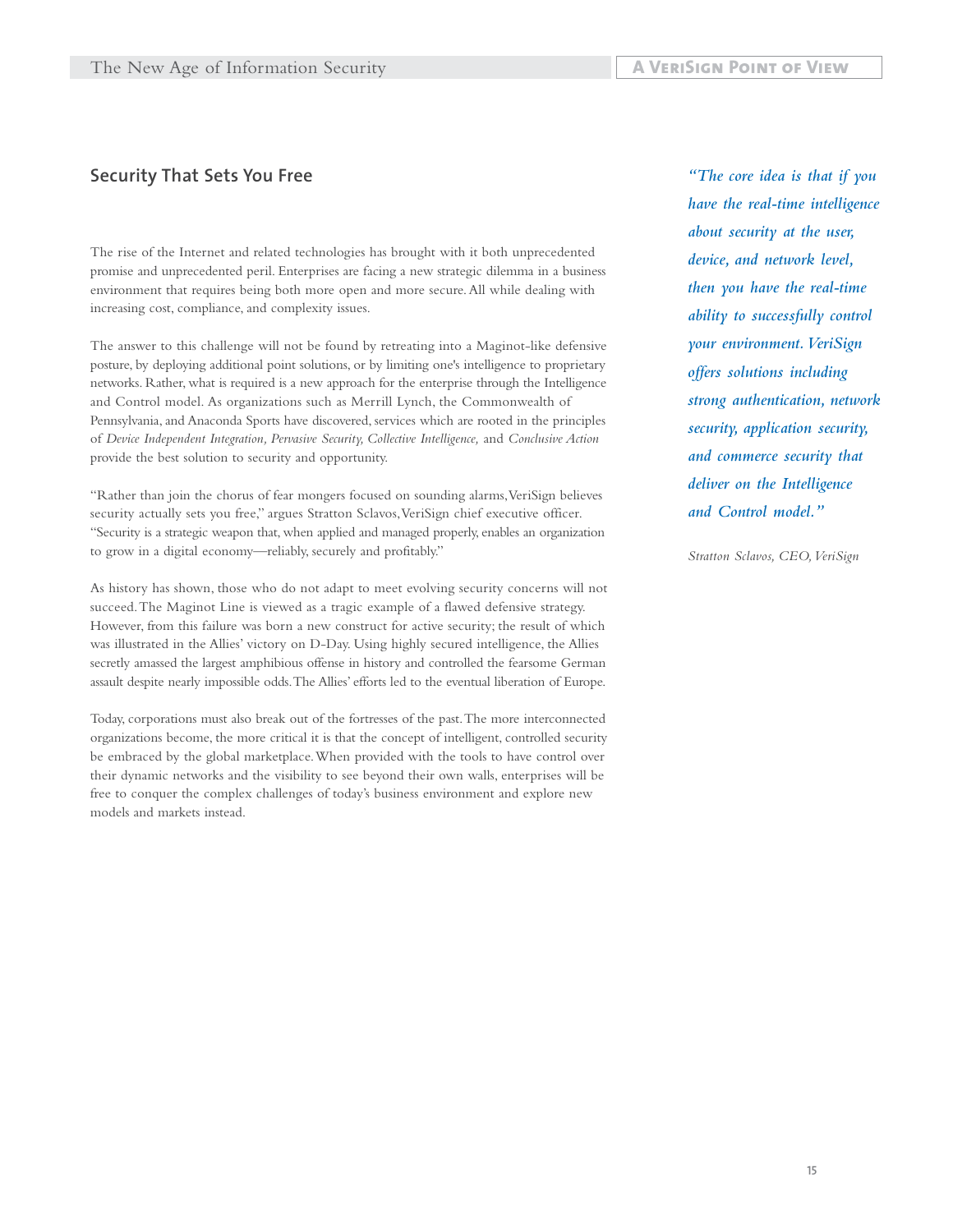#### **Sources**

- 1. "IT Doesn't Matter," Nicholas G. Carr, May 2003 *Harvard Business Review,* © 2003 by the President and Fellows of Harvard College
- 2. *2003 Net Impact Study:* "Driving Networked Business Productivity," © 2003 Momentum Research Group
- 3. From VeriSign as measured by top level domain name servers for .com and .net.The daily DNS queries rose from 1.5 billion in June 2000, to over 9 billion in August 2003. .com and .net registrations exceeded 2001 levels in July 2003.
- 4. *CSO Security Sensor IV*, July 2003:"Corporate Risk Management and Security," © 2003 CXO Media Inc.
- 5. *2003 Net Impact Study:* "Driving Networked Business Productivity," © 2003 Momentum Research Group
- 6. Security Report for VeriSign,Alan Carey, Paul Johnson, © 2002 IDC
- 7. *The Future of the Internet Security Market,* John Pescatore, © 2002 Gartner, Inc.
- 8. *U.S. Security Survey 2003,* © 2003 *Information Week* Media Network
- 9. "Security Immaturity," *CSO Survey,* © 2003 CXO Media Inc.
- 10. "Washington Watch," by Elana Veron, *CIO* June15, 2003, © 2003 CXO Media Inc.
- 11. "Secure Insecurity," Derek Slater, *CSO* magazine,April 2003, © 2003 CXO Media, Inc.
- 12. "Patch as Patch Can," Baroudi Bloor, *Small Business IT World,* 5/16/03, © 2003 Accela Communications
- 13. "Enterprises and Employees: the Growth of Distrust," Richard Hunter, © 2003 Gartner, Inc.
- 14. "Merrill Lynch's Chief Information Security Officer Speaks Out About The Benefits of Outsourcing Network Security," George V. Hulme, 5/21/03, © 2003 *InformationWeek*
- 15. "2002 Internet Fraud Report," © 2002 National White Collar Crime Center